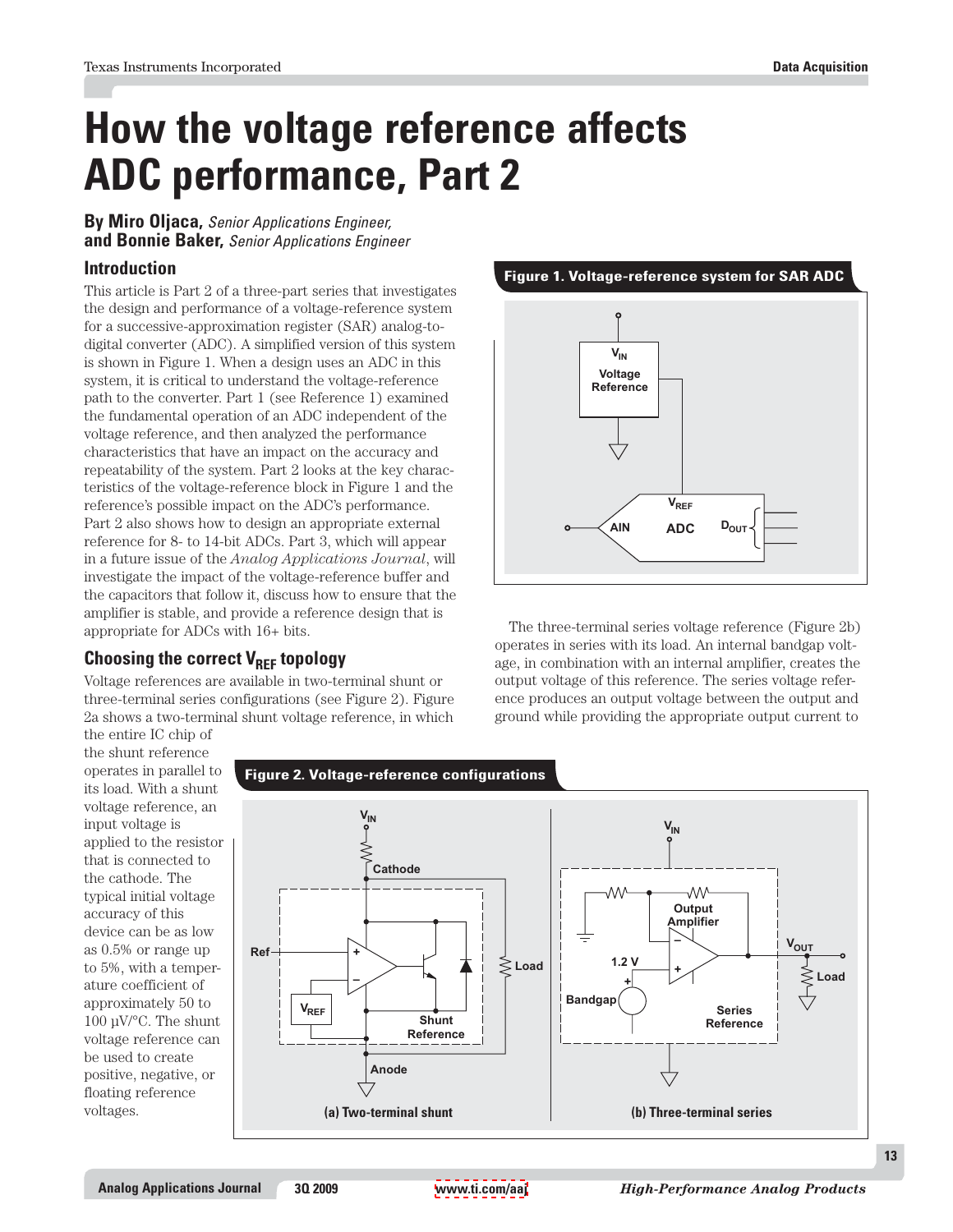the external load. As the load current increases or decreases, the series reference maintains the voltage at  $V_{\text{OUT}}$ .

The typical initial voltage accuracy of a series-reference device can be as low as 0.05% or range up to 0.5%, with temperature coefficients as low as 2.5 ppm/°C. Because of the series reference's superior initial output voltage and overtemperature performance, this type of device would be used to drive the reference pins of precision ADCs. Beyond 8 or 14 resolution bits, where the size of the least significant bit (LSB) is respectively 0.4% and 0.006%, an external series voltage reference ensures that the intended precision of the converter can be achieved.

Another common application for series voltage references is sensor conditioning. In particular, a series voltage reference is useful in bridge-sensor applications as well as applications that have thermocouples, thermopiles, and pH sensors.

The initial accuracy of the series voltage reference in an ADC application (as in Figure 1) provides the general reference for the conversion process. Any initial inaccuracy of the output voltage can be calibrated in hardware or software. Additionally, changes in the accuracy of the voltage-

reference output can be a consequence of the temperature coefficient, the line regulation, the load regulation, or longterm drift. The series voltage reference provides better performance in all of these categories.

# **Understanding referencevoltage noise**

From Part 1 of this series it can be concluded that the ADC has only one function. That function is to compare an input voltage to a reference voltage, or to create an output code based on an input signal and reference voltage. Part 1 presented diagrams and formulas that describe the basic transfer function of the ADC along with the device's noise characteristics. The typical transfer function of an ideal ADC, shown here in Figure 3, was described as

$$
Code = V_{IN} \times \frac{2^n}{V_{REF}},
$$
 (1)

where "Code" is the ADC output code in decimal form,  $V_{IN}$ is the analog input voltage to the ADC, n is the number of ADC output bits, and  $V_{REF}$  is the analog value of the reference voltage to the ADC. This formula shows that any initial error or noise in the reference voltage translates to a gain error in the code output of the ADC.

If several points from the ADC's negative full-scale input to its positive full-scale input are measured, it becomes clear that the contribution of the reference noise is a function of the ADC input voltage. To evaluate the voltagereference noise as well as the overall noise, it is necessary

**Figure 3. An ideal, 3-bit ADC transfer function**





to measure the noise close to both the negative full scale and the positive full scale. Figure 4 shows the results of measuring the reference noise and the ADC noise in a system. These results show that the overall noise is not constant but linearly dependent on the ADC's analog input voltage. When this type of system is designed, it is important to keep the reference noise lower than the ADC's internal noise.

Both reference topologies in Figure 2 generate comparable noise over frequency. The voltage noise in series voltage references comes mainly from the bandgap and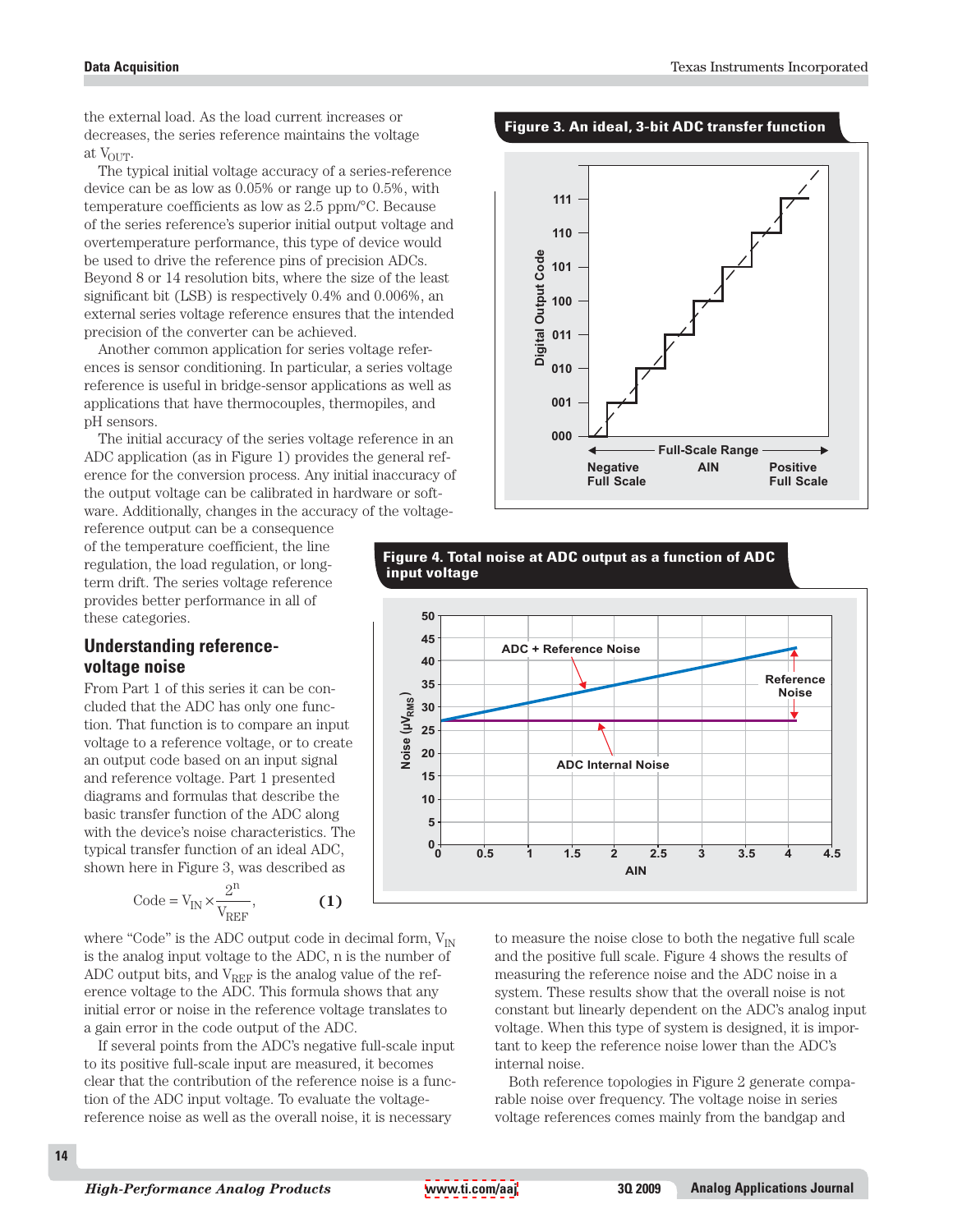"thermal noise."

the output amplifier. Both of these elements generate noise in the 1/f region and the broadband region (see Figure 5).

#### **Noise in the voltage reference's 1/f region**

In the data sheets of most series-reference devices, the specification for output-voltage noise is over the frequency range of 0.1 to 10 Hz, which encompasses the 1/f region in Figure 5. Noise in the 1/f region, often called "pink noise," is replaced in the higher frequency domain by the broadband noise.

#### **Noise in the voltage reference's broadband region** Some manufacturers include specifications for the voltage reference's output noise density. This type of specification is usually for noise in the broadband region, such as the noise density at 10 kHz. Broadband noise, which is present over the higher wideband frequencies, is also known as "white noise" or

An added low-pass filter with an extremely low corner frequency will reduce the broadband noise at the output of the reference. This filter is designed with a capacitor, the equivalent series resistance (ESR) of the capacitor, and the open-loop output impedance of the reference output amplifier (see Figure 6).

Table 1 shows the noise measured from the Texas Instruments REF5040 for different frequency bandwidths as well as for different external-capacitor values and types. These measurements demonstrate that ceramic capacitors with a low ESR of about 0.1  $\Omega$  have a tendency to increase noise compared to tantalum capacitors with a standard ESR of about 1.5  $\Omega$ . This tendency is the result of stability problems and the gain peaking of the reference's output amplifier.

As mentioned earlier, the two sources of noise in the reference voltage are the internal output amplifier and the bandgap. The internal schematic of the REF5040 in Figure 7 shows that the TRIM pin provides direct access to the bandgap. An external capacitor can be added to the TRIM pin to create a low-pass filter. This filter provides a

#### **Figure 7. Using TRIM pin to filter REF5040 bandgap noise**



# **100 Figure 5. Example voltage-noise regions in the frequency domain**



#### **Figure 6. Low-pass filter between series voltage reference and ADC**



#### **Table 1. Noise measured from REF5040 for different bandwidths and capacitor values and types**

|                       | <b>MEASURED NOISE (<math>\mu</math>V<sub>RMS</sub>)</b><br><b>FOR FOUR BANDWIDTHS</b> |                                |                                |          |
|-----------------------|---------------------------------------------------------------------------------------|--------------------------------|--------------------------------|----------|
| <b>CAPACITOR</b>      | 22 kHz<br>(Low-Pass<br>5-Pole)                                                        | 30 kHz<br>(Low-Pass<br>3-Pole) | 80 kHz<br>(Low-Pass<br>3-Pole) | >500 kHz |
| GND                   | 0.8                                                                                   |                                | 1.8                            | 4.9      |
| 1 µF (tantalum)       | 37.8                                                                                  | 41.7                           | 53.7                           | 9017     |
| $2.2 \mu$ F (ceramic) | 41.7                                                                                  | 46.2                           | 55.1                           | 60.8     |
| 10 µF (tantalum)      | 33.4                                                                                  | 33.4                           | 35.2                           | 38.5     |
| 10 µF (ceramic)       | 37.1                                                                                  | 37.2                           | 37.8                           | 39.1     |
| 20 µF (ceramic)       | 33.1                                                                                  | 33.1                           | 33.2                           | 34.5     |
| 47 µF (tantalum)      | 23.2                                                                                  | 23.8                           | 24.1                           | 26.5     |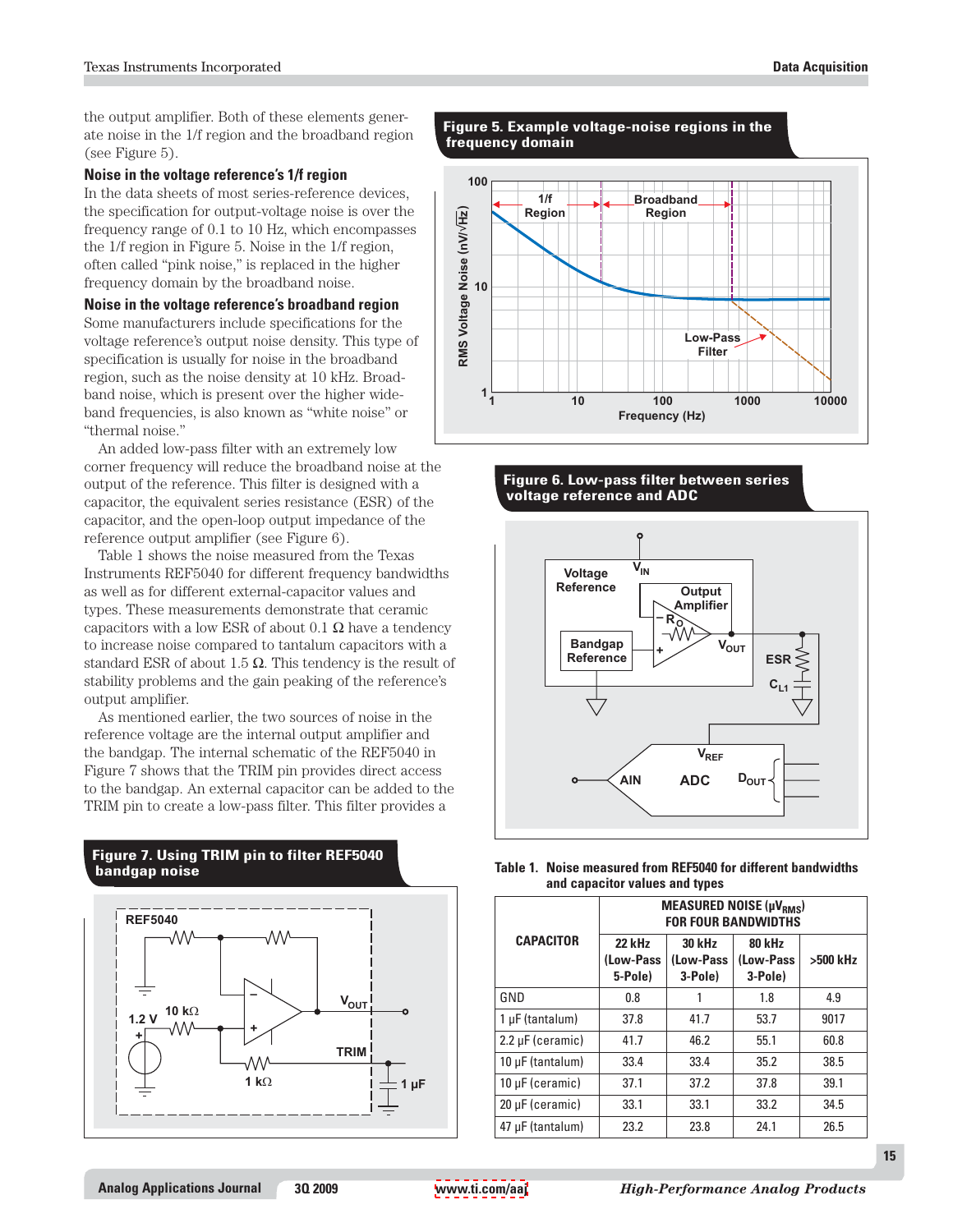bandgap broadband attenuation of approximately –21 dB. For example, a small 1-µF capacitor adds a pole at 14.5 Hz and a zero at 160 Hz. If more filtering is needed, a largervalue capacitor can be used in place of the 1-µF capacitor. For instance, a 10-µF capacitor will generate a 3-dB corner frequency of 1.45 Hz. This low-pass filter will lower the bandgap noise. Attaching a 1-µF capacitor to the TRIM pin of the REF5040 will lower the total output RMS noise by a factor of 2.5.

# **Conclusion**

Figure 8 shows a complete circuit diagram for a reference system configured with an 8- to 14-bit converter. The accuracy of the voltage reference in this system is important; however, any initial inaccuracy can be calibrated with hardware or software. On the other hand, eliminating or reducing reference noise will require a degree of characterization and hardware-filtering techniques. Part 3 of this article series will explore the proper filtering for the broadband region.

Part 3 will also investigate and explain how to design a reference circuit that is appropriate for converters with 16+ bits. The impact of the voltage-reference buffer and its following amplifier/resistor/capacitor network will be analyzed. With the measurements that follow the final system tuning, the assumptions and conclusions of this article series will be compared to the real world.

#### **Figure 8. Voltage-reference circuit for 8- to 14-bit converters**



# **References**

For more information related to this article, you can download an Acrobat® Reader® file at www-s.ti.com/sc/techlit/ *litnumber* and replace "*litnumber*" with the **TI Lit. #** for the materials listed below.

#### **Document Title TI Lit. #**

- 1. Bonnie Baker and Miro Oljaca, "How the Voltage Reference Affects ADC Performance, Part 1," *Analog Applications Journal* (2Q 2009) . . [slyt331](http://www-s.ti.com/sc/techlit/slyt331)
- 2. Bonnie Baker, "A Glossary of Analog-to-Digital Specifications and Performance Characteristics," Application Report . . . . . . . . . [sbaa147](http://www-s.ti.com/sc/techlit/sbaa147)
- 3. Tim Green. Operational amplifier stability, Parts 3, 6, and 7. *EN-Genius Network: analogZONE: acquisitionZONE* [Online]. Available: http://www.analogzone.com/ acqt*0000*.pdf (Replace "*0000*" with "[0307](http://www.analogzone.com/acqt0307.pdf)" for Part 3, "[0704](http://www.analogzone.com/acqt0704.pdf)" for Part 6, or ["0529"](http://www.analogzone.com/acqt0529.pdf) for Part 7.)
- 4. Bonnie C. Baker and Miro Oljaca. (2007, June 7). External components improve SAR-ADC accuracy. *EDN* [Online]. Available: [http://www.edn.com/contents/images/](http://www.edn.com/contents/images/6447231.pdf) [6447231.pdf](http://www.edn.com/contents/images/6447231.pdf) —
- 5. Wm. P. (Bill) Klein, Miro Oljaca, and Pete Goad. (2007). Improved voltage reference circuits maximize converter performance. Analog eLab™ Webinar [Online]. Available: <http://dataconverter.ti.com>(Scroll down to "Videos" under "Analog eLab™ Design Support" and select webinar title.)
- 6. Art Kay. Analysis and measurement of intrinsic noise in op amp circuits, Part I. *EN-Genius Network: analogZONE: audiovideoZONE* [Online]. Available: [http://www.en-genius.net/includes/files/](http://www.en-genius.net/includes/files/avt_090406.pdf) [avt\\_090406.pdf](http://www.en-genius.net/includes/files/avt_090406.pdf) —

## **Related Web sites**

**[dataconverter.ti.com](http://dataconverter.ti.com) [www.ti.com/sc/device/REF5040](http://www.ti.com/sc/device/REF5040)**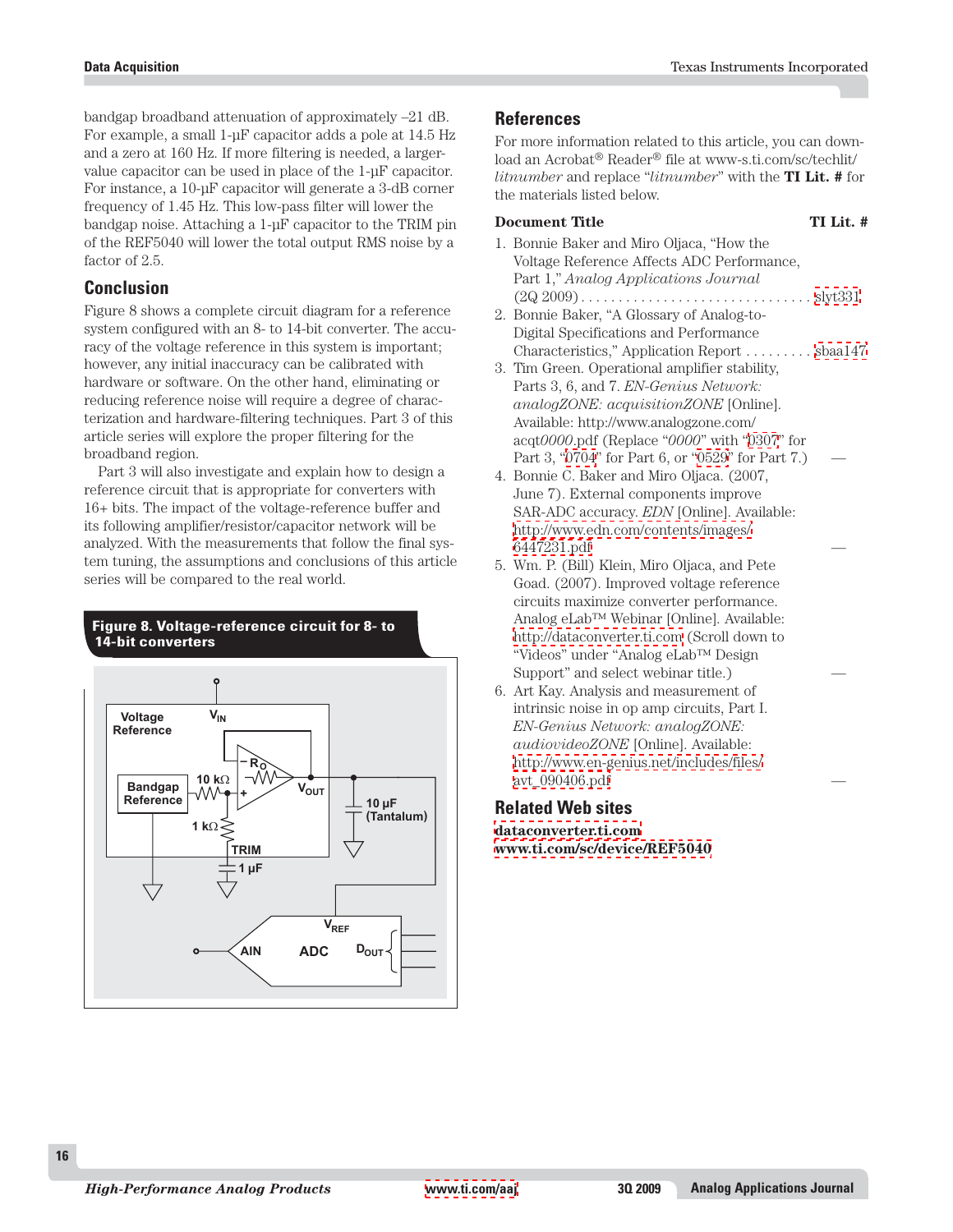#### IMPORTANT NOTICE

Texas Instruments Incorporated and its subsidiaries (TI) reserve the right to make corrections, modifications, enhancements, improvements, and other changes to its products and services at any time and to discontinue any product or service without notice. Customers should obtain the latest relevant information before placing orders and should verify that such information is current and complete. All products are sold subject to TI's terms and conditions of sale supplied at the time of order acknowledgment.

TI warrants performance of its hardware products to the specifications applicable at the time of sale in accordance with TI's standard warranty. Testing and other quality control techniques are used to the extent TI deems necessary to support this warranty. Except where mandated by government requirements, testing of all parameters of each product is not necessarily performed.

TI assumes no liability for applications assistance or customer product design. Customers are responsible for their products and applications using TI components. To minimize the risks associated with customer products and applications, customers should provide adequate design and operating safeguards.

TI does not warrant or represent that any license, either express or implied, is granted under any TI patent right, copyright, mask work right, or other TI intellectual property right relating to any combination, machine, or process in which TI products or services are used. Information published by TI regarding third-party products or services does not constitute a license from TI to use such products or services or a warranty or endorsement thereof. Use of such information may require a license from a third party under the patents or other intellectual property of the third party, or a license from TI under the patents or other intellectual property of TI.

Reproduction of information in TI data books or data sheets is permissible only if reproduction is without alteration and is accompanied by all associated warranties, conditions, limitations, and notices. Reproduction of this information with alteration is an unfair and deceptive business practice. TI is not responsible or liable for such altered documentation. Information of third parties may be subject to additional restrictions.

Resale of TI products or services with statements different from or beyond the parameters stated by TI for that product or service voids all express and any implied warranties for the associated TI product or service and is an unfair and deceptive business practice. TI is not responsible or liable for any such statements.

TI products are not authorized for use in safety-critical applications (such as life support) where a failure of the TI product would reasonably be expected to cause severe personal injury or death, unless officers of the parties have executed an agreement specifically governing such use. Buyers represent that they have all necessary expertise in the safety and regulatory ramifications of their applications, and acknowledge and agree that they are solely responsible for all legal, regulatory and safety-related requirements concerning their products and any use of TI products in such safety-critical applications, notwithstanding any applications-related information or support that may be provided by TI. Further, Buyers must fully indemnify TI and its representatives against any damages arising out of the use of TI products in such safety-critical applications.

TI products are neither designed nor intended for use in military/aerospace applications or environments unless the TI products are specifically designated by TI as military-grade or "enhanced plastic." Only products designated by TI as military-grade meet military specifications. Buyers acknowledge and agree that any such use of TI products which TI has not designated as military-grade is solely at the Buyer's risk, and that they are solely responsible for compliance with all legal and regulatory requirements in connection with such use.

TI products are neither designed nor intended for use in automotive applications or environments unless the specific TI products are designated by TI as compliant with ISO/TS 16949 requirements. Buyers acknowledge and agree that, if they use any non-designated products in automotive applications, TI will not be responsible for any failure to meet such requirements.

Following are URLs where you can obtain information on other Texas Instruments products and application solutions:

| <b>Products</b>                |                        | <b>Applications</b> |                           |
|--------------------------------|------------------------|---------------------|---------------------------|
| Amplifiers                     | amplifier.ti.com       | Audio               | www.ti.com/audio          |
| Data Converters                | dataconverter.ti.com   | Automotive          | www.ti.com/automotive     |
| $DLP^{\circledR}$ Products     | www.dlp.com            | <b>Broadband</b>    | www.ti.com/broadband      |
| <b>DSP</b>                     | dsp.ti.com             | Digital Control     | www.ti.com/digitalcontrol |
| Clocks and Timers              | www.ti.com/clocks      | Medical             | www.ti.com/medical        |
| Interface                      | interface.ti.com       | Military            | www.ti.com/military       |
| Logic                          | logic.ti.com           | Optical Networking  | www.ti.com/opticalnetwork |
| Power Mgmt                     | power.ti.com           | Security            | www.ti.com/security       |
| <b>Microcontrollers</b>        | microcontroller.ti.com | Telephony           | www.ti.com/telephony      |
| <b>RFID</b>                    | www.ti-rfid.com        | Video & Imaging     | www.ti.com/video          |
| RF/IF and ZigBee®<br>Solutions | www.ti.com/lprf        | Wireless            | www.ti.com/wireless       |

Mailing Address: Texas Instruments

Post Office Box 655303 Dallas, Texas 75265